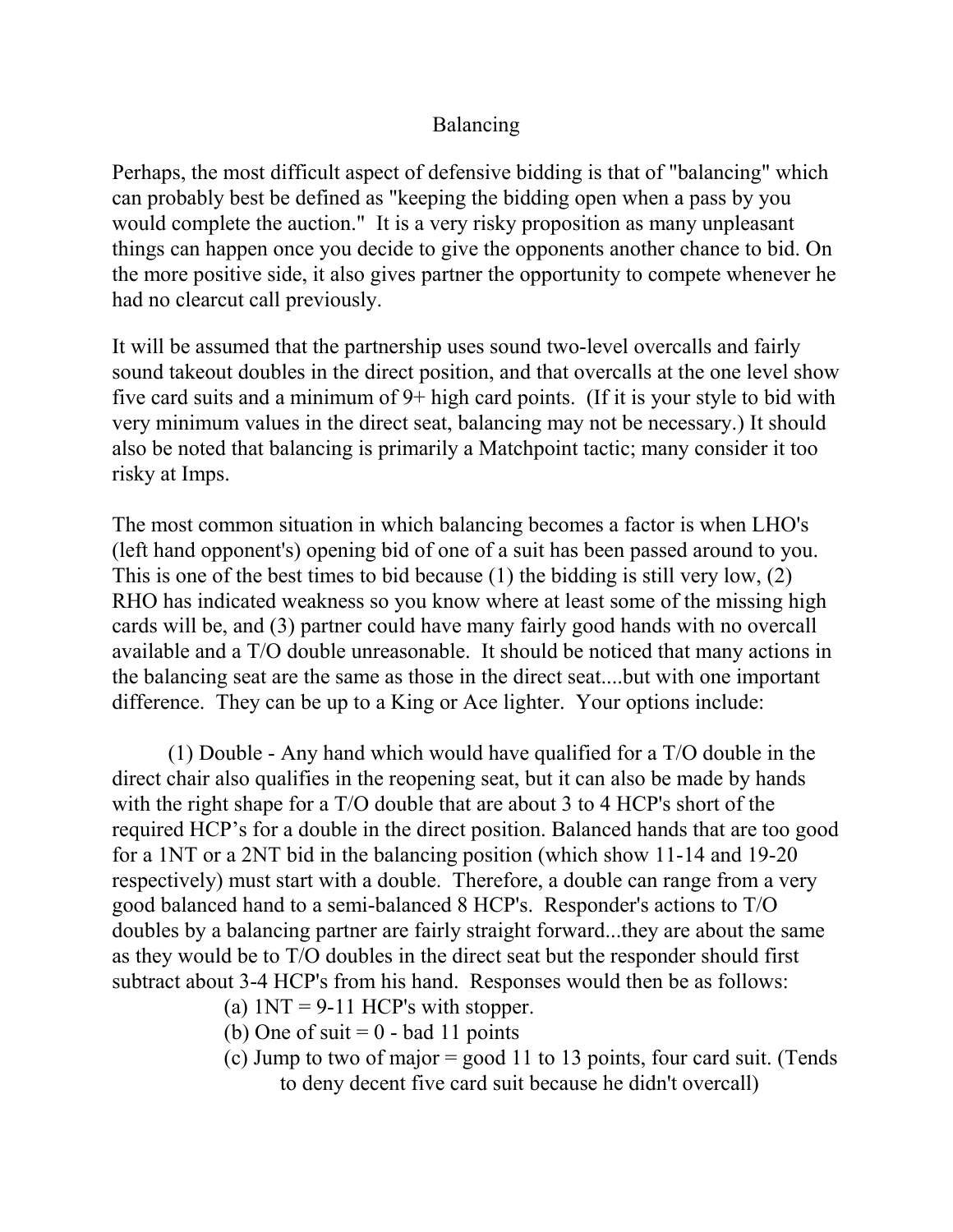- (d) Jump to three hearts (after opening bid of  $1S$ ) = good 11-13 points, five card suit or good four card suit.
- (e) Jump to two diamonds  $=$  no four-card major, 11-13 points, five card suit.
- (f) Jump to three of minor = good five card suit, 12-14 points.
- (g) Jump to  $2NT = 12 14$  HCP's, balanced hand, usually no unbid four card major.
- (h) Jump to  $3NT =$  unlikely, but just short of NT overcall.
- (i) Cuebid = good hand, promises another bid unless game has been reached.
- (j) Pass = shows values with good trumps.

(2) 1NT - This bid should be used to show a balanced 11-14 hand if the opening bid was one of a minor suit. If the opening bid was one of a major and your stopper in the major-suit bid is suspect or only partial, the upper limit of the NT bid can be raised to 15. Once again, the balancer is overbidding by 3-4 points, so, therefore, the responder should underbid by 3-4 points when answering his partner. Many people play "systems on" (2♣ being Stayman and all transfers on) after a balancing NT. Other responses by a passed hand partner can be:

- (a) Pass = no interest in game, fairly balanced hand.
- (b)  $2NT = 10-11$  HCP's, no interest in any other game.
- (c) New suit at the two level = not forcing and not invitational, five card or longer suit.
- (d) New suit at the three level = not forcing but invitational, five card or longer suit.
- (e) Cuebid = Stayman asking about unbid four card majors, and showing at least invitational values (10+ HCP's).

(3) One of a suit - With a five card suit only about 6 HCP's are required for balancing. If balancing with a four-card suit, the suit should be good and/or the hand should be better. There is no maximum for a one level suit bid in the balancing position, but one must be careful because a suit bid is NOT forcing. Sometimes, it may not be possible to reopen with your longest suit. For example, with four good spades and five clubs, it is probably best to reopen with one spade after 1D or 1H. Responses should be as follows:

- (a) simple raises 8-12 points with three card support.
- (b) 1NT 9 to bad 12 HCP's with stopper in opener's suit.
- (c) 2NT good 12 to 14 HCP's with stopper.